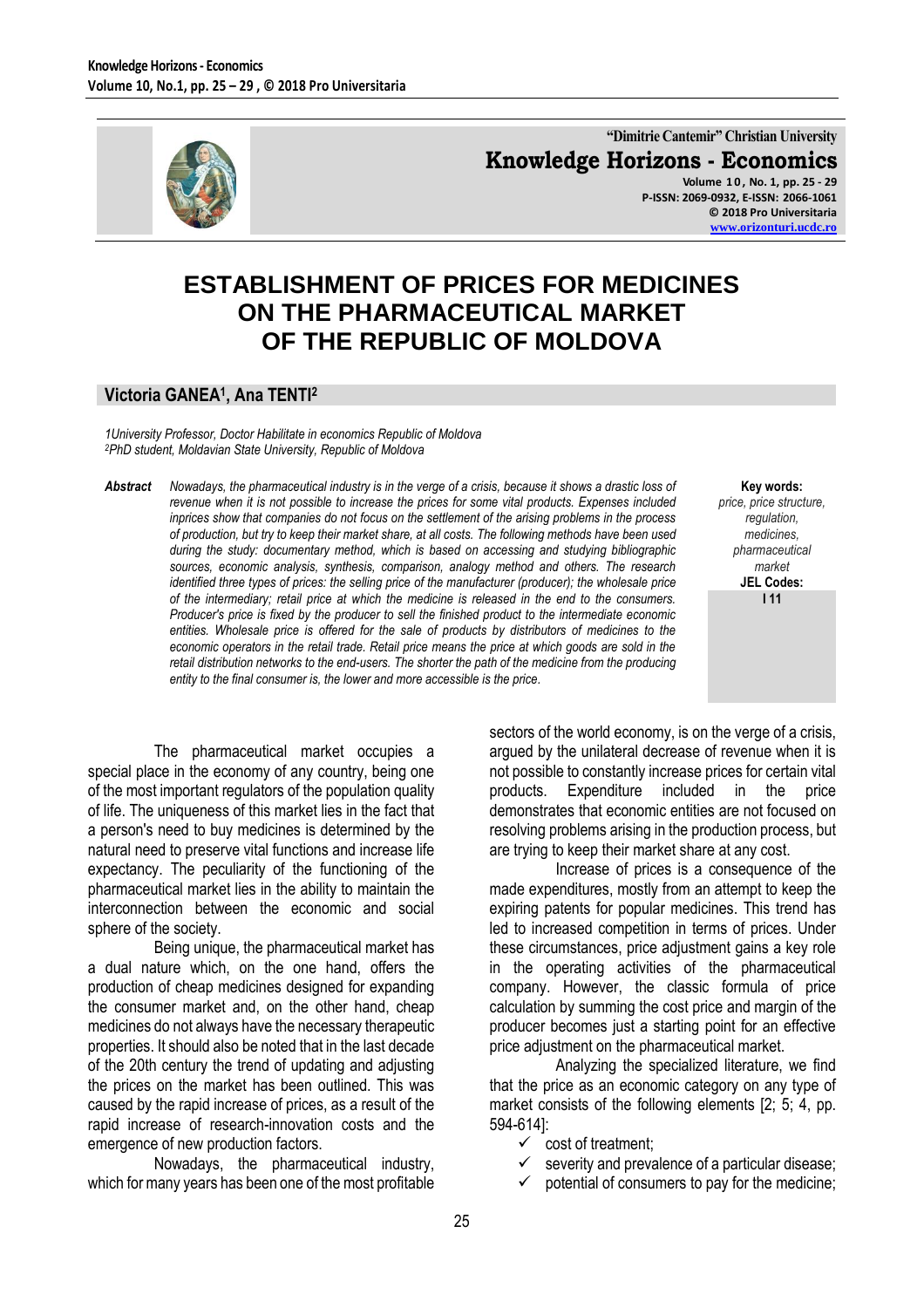- $\checkmark$  presence of competitors producers of original products;
- $\checkmark$  matching special requirements to the highest quality of the pharmaceutical product and the way it is preserved.

Analysis of the medicine treatment system allows us to identify the evolutionary direction of price

setting in the pharmaceutical industry, starting with the obtaining of raw materials, cultivation of medicinal plants, materials, fuel, components, tools, machines, equipment, etc. (see Figure 1).



## **Figure 1. Evolutionary direction of price setting in the pharmaceutical industry**

*Source: developed by authors*

The next stage involves the promotion of finished products, i.e. the medicine, from the manufacturing organization to the final consumer, and refers to the physical movement of goods, from the producer to the point of sale or consumption.

For these stages of commodity movement, we delimit three types of prices (see Figure 2):

- **+** manufacturer's (producer's) sales price;
- wholesale price of the intermediary;
- retail price at which the medicinal product is reaching the end-users.

| <b>PRODUCER PRICE</b>  | full cost price;<br>producer's profit;<br><i>indirect taxes.</i>                  |
|------------------------|-----------------------------------------------------------------------------------|
| <b>WHOLESALE PRICE</b> | <i>producer price;</i><br><i>intermediate costs;</i><br>intermediate profit, etc. |
| <b>RETAIL PRICE</b>    | wholesale price;<br>retail expenses;<br><i>intermediate profits; etc.</i>         |

**Figure2. Market price structure of medicines** *Source: developed by authors*

Thus, we will define the producer price as the price set by the producer to sell the finished product to

intermediate economic entities - wholesale distributors or companies dealing with retail trade (see Figure 3).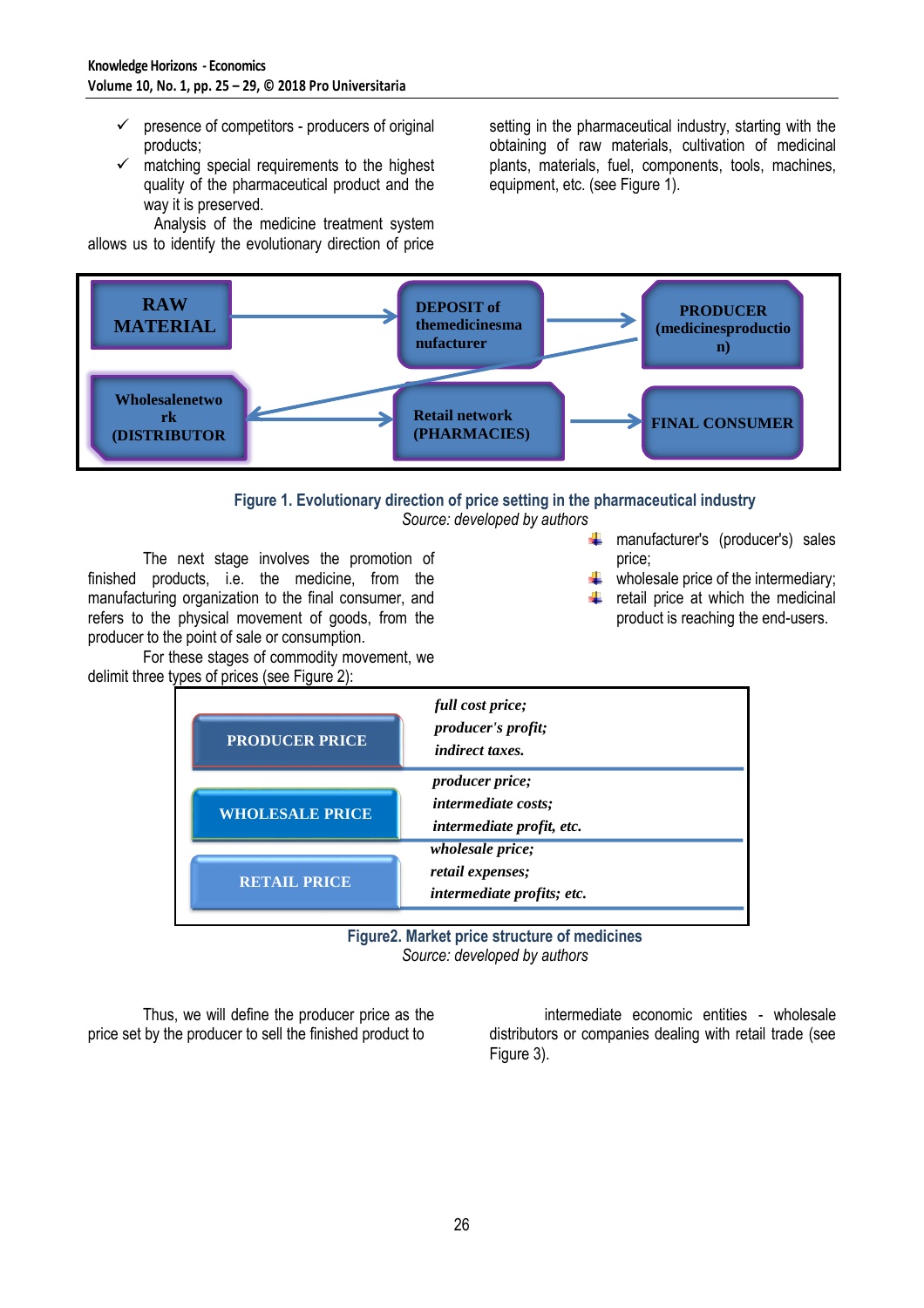

**Figure 3. Structure of the producer price for medicines, established by the producer** *Source: developed by authors*

By selling pharmaceutical products, the producer has to cover its production and sales costs and obtain a profit that will allow it to continue to function efficiently in a competitive environment. Thus, the producer's sales price includes production costs, profit, research-innovation-development costs, advertising, market promotion and value added tax. For original medicines producers, almost a quarter of the cost is borne by costs aims at gaining new knowledge and its practical application to the creation of a new medicine. The total price of the medicine must include all additional fees and commissions, and the cost of the active substance should be not more than 5% [3].

With reference to the Republic of Moldova, we find that through the Law on the State Budget for 1995, for the first time it was stated the establishment of free prices for medicines. At the same time, in this law, it was established that the Ministry of Health would approve a list of medicines for which the commercial excess will not exceed the maximum limit of 20%. Subsequently, on July 2, 1997, the Regulation on the price formation of medicines and other pharmaceutical and parapharmaceutical products entered into force. As a result, amendments were made to the Fiscal Code and the Law on Pharmaceutical Activity, which changed the amount of commercial excess of up to 40 percent at the domestic producer's delivery price or at the purchaser's price of the producer (distributor) from abroad, as well as the value added tax of 8% on medicines, and 20% for parapharmaceutical products [7, pp. 573-575].

In order to ensure the economic accessibility and social interests of consumers, as well as the transparency of the measures regulating the price formation of medicinal products, in 2010 the Government of the Republic of Moldova approved and implemented the procedure of registration of producer prices for medicines and their inclusion in the National Catalogue of producer prices for medicines.

According to the in force normative acts regulating the prices of the pharmaceutical products, the following price concepts are used in the process of their commercialization in the wholesale and retail networks: producer price; purchase price; commercial rebate; delivery price; wholesale price and retail price [3].

Employee wages and costs related to assurance of the production process with raw material represent, as a whole, about one-third of the base payments price. The trademark the economic entity has is measured at about 20%. And, in the end, according to some sources, from 30 to 50% of the price of the medicine are advertising and promotion expenses [6; 1, pp. 185-192]. In particular, these are cases of changes in raw material and materials prices, as well as general cost adjustments. At the same time, the increase in the recorded maximum sales price should not exceed the projected inflation rate for the current year.

Regarding the establishment of producer price of medicines proposed in the Republic of Moldova, the specialists find that "this is to be the average price of the lowest three producer prices for the same medicines in the reference countries with a population up to 25 million citizens - for medicines from member countries of the Commonwealth of Independent States - information on the comparison of the proposed price with the producer price in the Republic of Belarus and Armenia;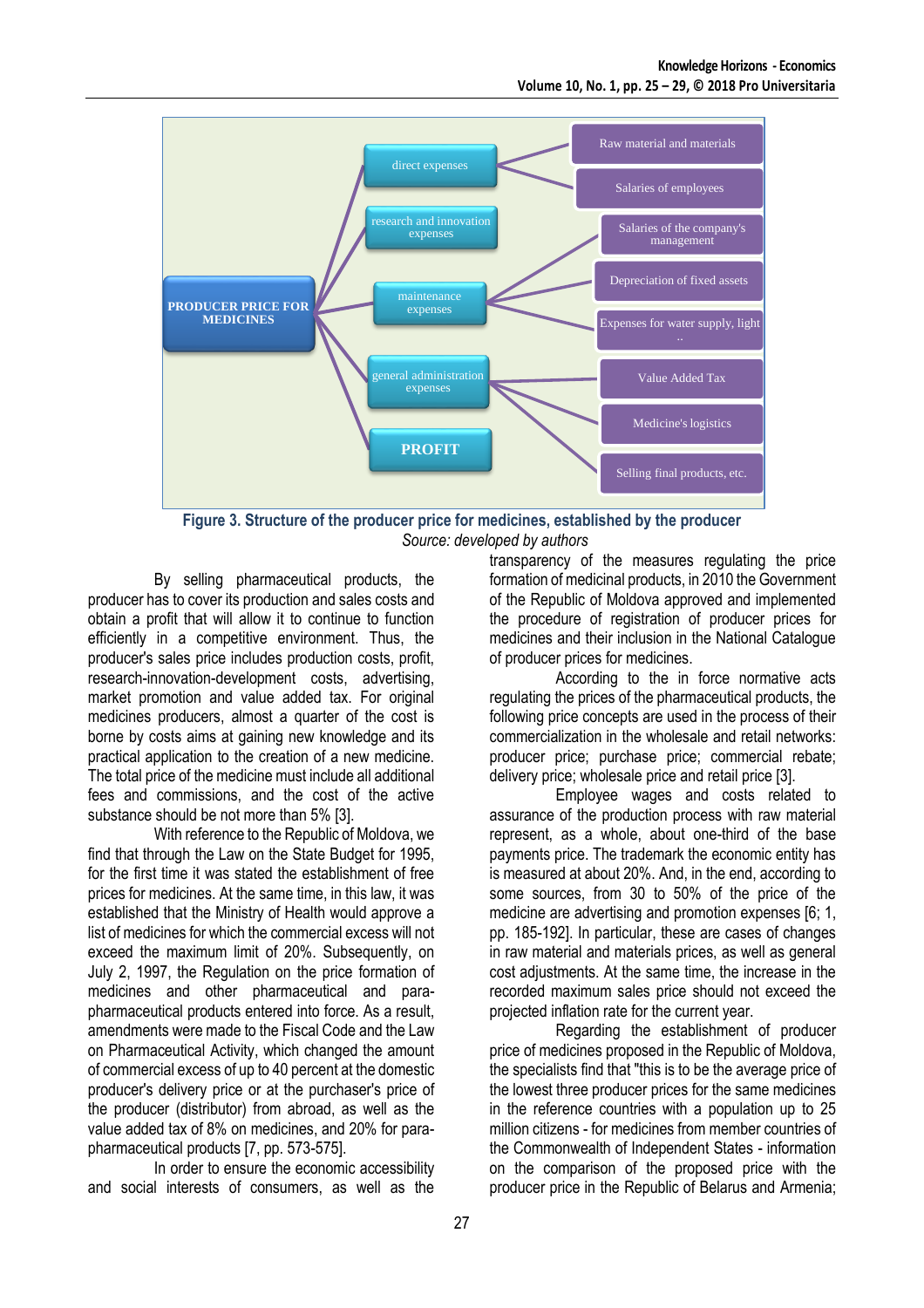in the case of medicines from other countries information on the proposed price comparison with the producer price authorized in at least 3 of the following countries: Romania, Greece, Bulgaria, Serbia, Croatia, Czech Republic, Slovakia, Lithuania and Hungary. The prices of the declared generic medicines must not exceed 75% of the price of the original approved medicine"[7; page 575].

*The en-gross or wholesale* price is the price proposed for the sale of products by intermediate economic entities, in our case - the distributors of medicines, toeconomic agents from the retail sector. Wholesale prices are applied by warehouses to the wholesale marketing of medicines to pharmacies and healthcare institutions. The supply margin and VAT are added to the producer price. In the process of establishing the wholesale price, the size of wholesale excess and market factors is taken into account (see Figure 4).



**Figure 4. Structure of the wholesale price of medicines** *Source: developed by authors*

This addition, in fact, is the price of a supply and marketing service, since any price has to compensate the costs of wholesale organizations (rent of space, transport and storage of goods, wages, etc.) and offer them a profit.

*Retail price* is the price at which the goods are sold to the end-users within the retail network. Retail prices are applied by pharmacies when selling retail medicines to the consumer: population, medical organizations, etc. (see Figure 5).



Figure 5. Retail price structure for medicines *Source: developed by authors*